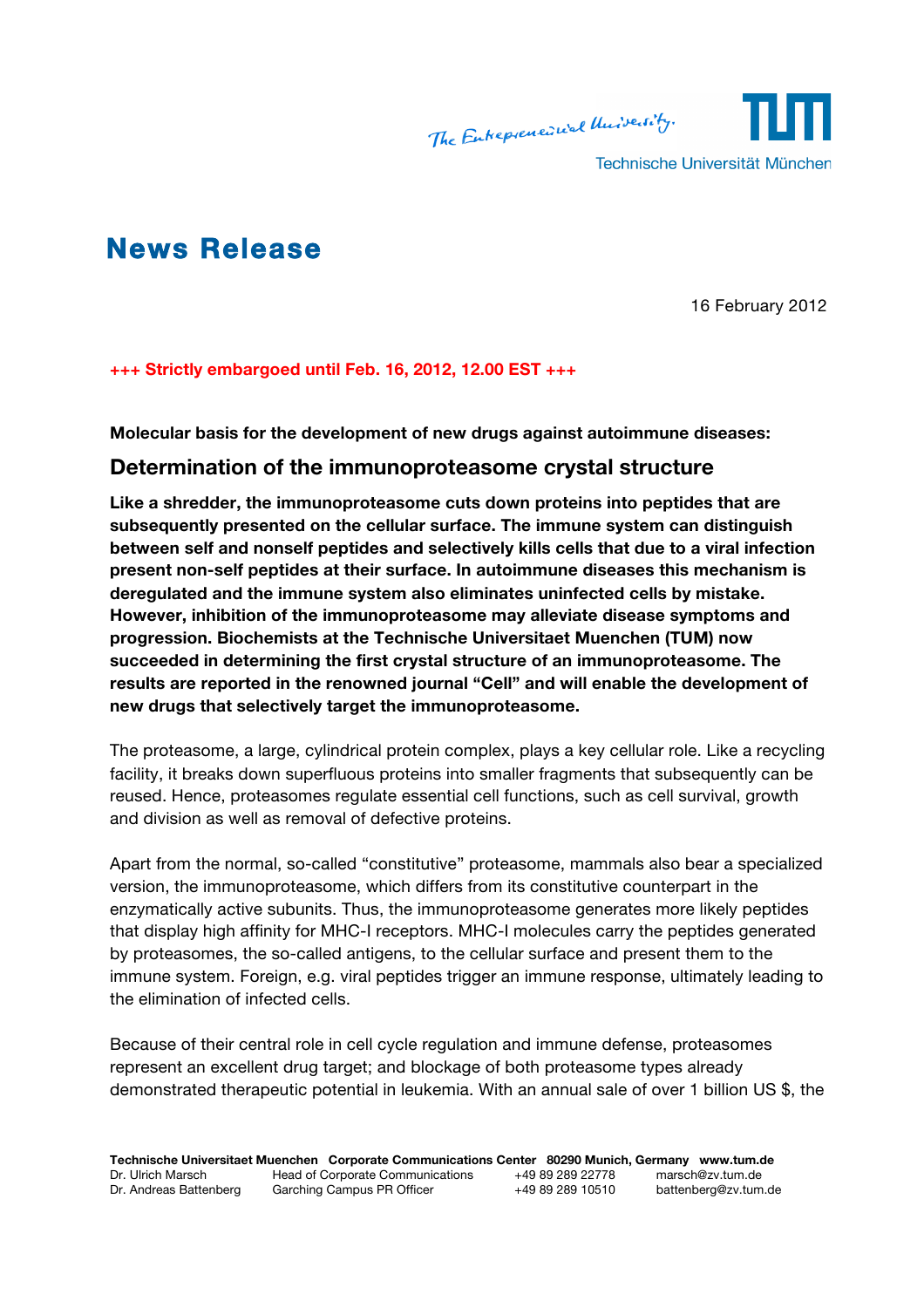

first proteasome inhibitor that has been approved for anti-cancer therapy, Bortezomib, is a blockbuster.

As in autoimmune diseases like rheumatism, type 1 diabetes and multiple sclerosis, as well as in certain types of cancer immunoproteasome levels are increased, inhibition of its activity might provide a rational therapeutic strategy. However, so far, the lack of structural data on the immunoproteasome required tremendous efforts to develop selective compounds.

Professor Michael Groll, Chair of Biochemistry in the Department of Chemistry at the TU Muenchen and his co-worker, Eva Maria Huber, in collaboration with Professor Marcus Groettrup, Chair of Immunology at the University of Konstanz (Germany) and director of the Biotechnology Institute Thurgau (BITg) in Kreuzlingen (Switzerland), now achieved a milestone: Using X-ray crystallography, they elucidated the crystal structures of both, the constitutive and the immunoproteasome of mice.

The scientists determined both structures alone and in complex with the compound PR-957 (ONX 0914). PR-957 is a promising proteasome inhibitor that specifically blocks the immunobut not the constitutive proteasome. However, the molecular reason underlying its selectivity for the immunoproteasome remained unknown. "By visualizing the binding of the inhibitor to both proteasome types on an atomic level, we unraveled the molecular basis for the selectivity of PR-957" explains Groll. "Based on these results, we now can develop new and even more specific inhibitors."

The crystal structures of the constitutive and immunoproteasome enabled Groll and Huber to identify the prerequisites for the high affinity of PR-957 for the immunoproteasome. Remarkably, the orientation of a single amino acid side chain in the substrate binding pocket of the active site is the key to this mystery. Although the substrate binding pockets of both proteasome types are lined with almost identical amino acids, subtle changes in the immunoproteasome cause one particular methionine to adopt a different orientation than in the constitutive proteasome. "This distinct conformation is crucial," emphasizes Eva Maria Huber. "It results in a larger pocket in the immunoproteasome, which therefore preferentially accommodates bulky amino acids and also the inhibitor. In contrast, constitutive proteasomes harbor a significantly smaller cavity that hampers binding of PR-957."

The elucidation of the atomic differences between immuno- and constitutive proteasomes represents an important step for the development of new drugs for the treatment of inflammatory disorders, which often have been linked to elevated levels of immunoproteasomes. The insights gained from the X-ray structures will support the